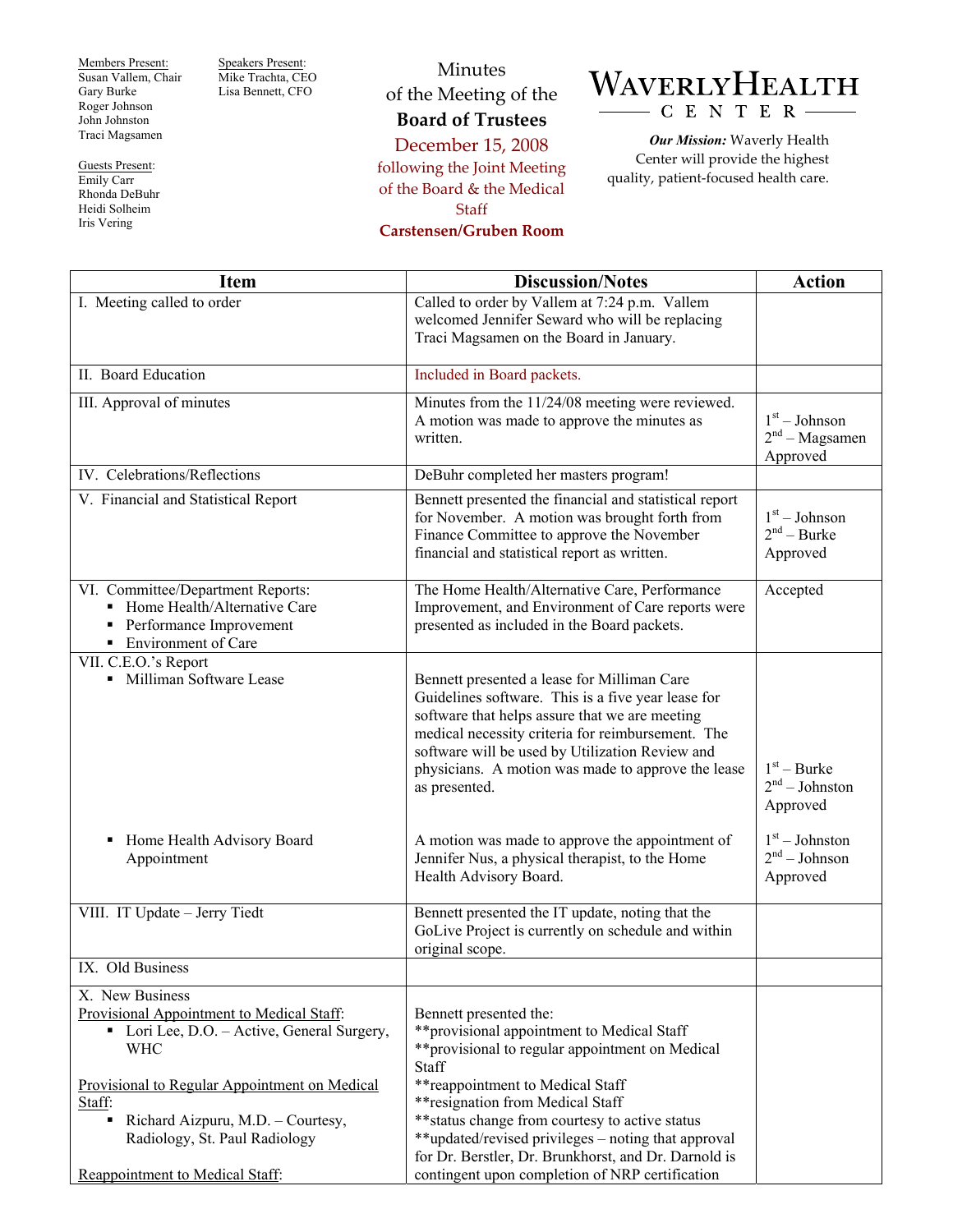| Tarek Daoud, M.D. - Consulting,<br>٠<br>Nephrology, CVMS<br><b>Updated/Revised Privileges:</b><br>• Michael Berstler, M.D. - Active, Family<br>Medicine, IHS<br>Amy Bodensteiner, PA-C - Active/<br>٠<br>Ancillary, Family Medicine, WHC<br>Adam Brooks, M.D. - Active, Family<br>٠<br>Medicine, Covenant<br>John Brunkhorst, M.D. - Active, Family<br>٠<br>Medicine, Covenant<br>• Clay Dahlquist, D.O. - Active, Family<br>Medicine, WHC<br>• Daniel Darnold, M.D. - Active, Family<br>Medicine, IHS<br>John Ebensberger, M.D. - Active,<br>٠<br>Emergency Medicine, WHC<br>Scott Johnson, PA-C – Courtesy/Ancillary,<br>٠<br><b>IHS</b><br>Khalique Panhwar, M.D. - Active,<br>Emergency Medicine, WHC<br>Todd Shover, D.O. - Active, Emergency<br>Medicine, WHC<br>Roger Skierka, M.D. - Active, Family<br>٠<br>Medicine, Shell Rock Family Health<br>Resignation from Medical Staff:<br>Sara Joens, R.N. - Allied, Mauer Vision<br>Courtesy to Active Status on Medical Staff:<br>Scott Johnson, PA-C – Family Medicine,<br><b>IHS</b> | within 90 days. It was also noted that one physician<br>was approved for OB privileges with continuing<br>chart review (this is due to the number of procedures<br>performed, not due to any care concerns.)<br>All items are individually listed at left. The files<br>have been reviewed by the Executive Committee of<br>the Medical Staff. The Executive Committee<br>recommends approval. A motion was made to<br>approve all items as individually considered and<br>recommended by the Executive Committee of the<br>Medical Staff. | $1st - Burke$<br>$2nd - Magsamen$<br>Approved             |
|---------------------------------------------------------------------------------------------------------------------------------------------------------------------------------------------------------------------------------------------------------------------------------------------------------------------------------------------------------------------------------------------------------------------------------------------------------------------------------------------------------------------------------------------------------------------------------------------------------------------------------------------------------------------------------------------------------------------------------------------------------------------------------------------------------------------------------------------------------------------------------------------------------------------------------------------------------------------------------------------------------------------------------------------|--------------------------------------------------------------------------------------------------------------------------------------------------------------------------------------------------------------------------------------------------------------------------------------------------------------------------------------------------------------------------------------------------------------------------------------------------------------------------------------------------------------------------------------------|-----------------------------------------------------------|
| Revisions to the Medical Staff Bylaws, Rules &<br>Regulations                                                                                                                                                                                                                                                                                                                                                                                                                                                                                                                                                                                                                                                                                                                                                                                                                                                                                                                                                                               | Bennett presented revisions to the Medical Staff<br>Bylaws, Rules $&$ Regulations as included in the<br>Board packets. The revisions have been reviewed by<br>the Executive Committee of the Medical Staff, and<br>are recommended for approval. A motion was made<br>to approve the revisions as presented.<br>Addendum: The Medical Staff did not approve the<br>$2nd$ reading of the bylaw addition regarding<br>qualifications for MEC officers. This will be revised<br>and presented to the Board for approval at a later<br>date.   | $1st - Magsamen$<br>$2nd - Burke$<br>Approved             |
| <b>Revised Privilege Listing:</b><br>• Podiatry<br><b>Pulmonary Medicine</b>                                                                                                                                                                                                                                                                                                                                                                                                                                                                                                                                                                                                                                                                                                                                                                                                                                                                                                                                                                | Bennett presented revised privilege listings for<br>Podiatry and Pulmonary Medicine. It was noted that<br>the podiatry privileges were approved at the last<br>meeting, but further revisions have been made per<br>Dr. Lantz's request. The revised privilege listings<br>have been reviewed by the Executive Committee of<br>the Medical Staff and are recommended for<br>approval. A motion was made to approve the revised<br>privilege listings as presented.                                                                         | $1st - Johnson$<br>$2nd - Johnston$                       |
| New/Revised Policies:<br>• Nutrition Adequacy of Menus/Nutrition<br>Therapy<br>Campus Parking/Administration<br>Discipline/Human Resources                                                                                                                                                                                                                                                                                                                                                                                                                                                                                                                                                                                                                                                                                                                                                                                                                                                                                                  | Bennett presented the new/revised policy statements<br>as listed at left, and included in the Board packets.<br>The policies have been reviewed by the Executive<br>Committee of the Medical Staff and are<br>recommended for approval. A motion was made to<br>approve the policies as written and individually<br>considered.                                                                                                                                                                                                            | Approved<br>$1st - Johnston$<br>$2nd - Burke$<br>Approved |